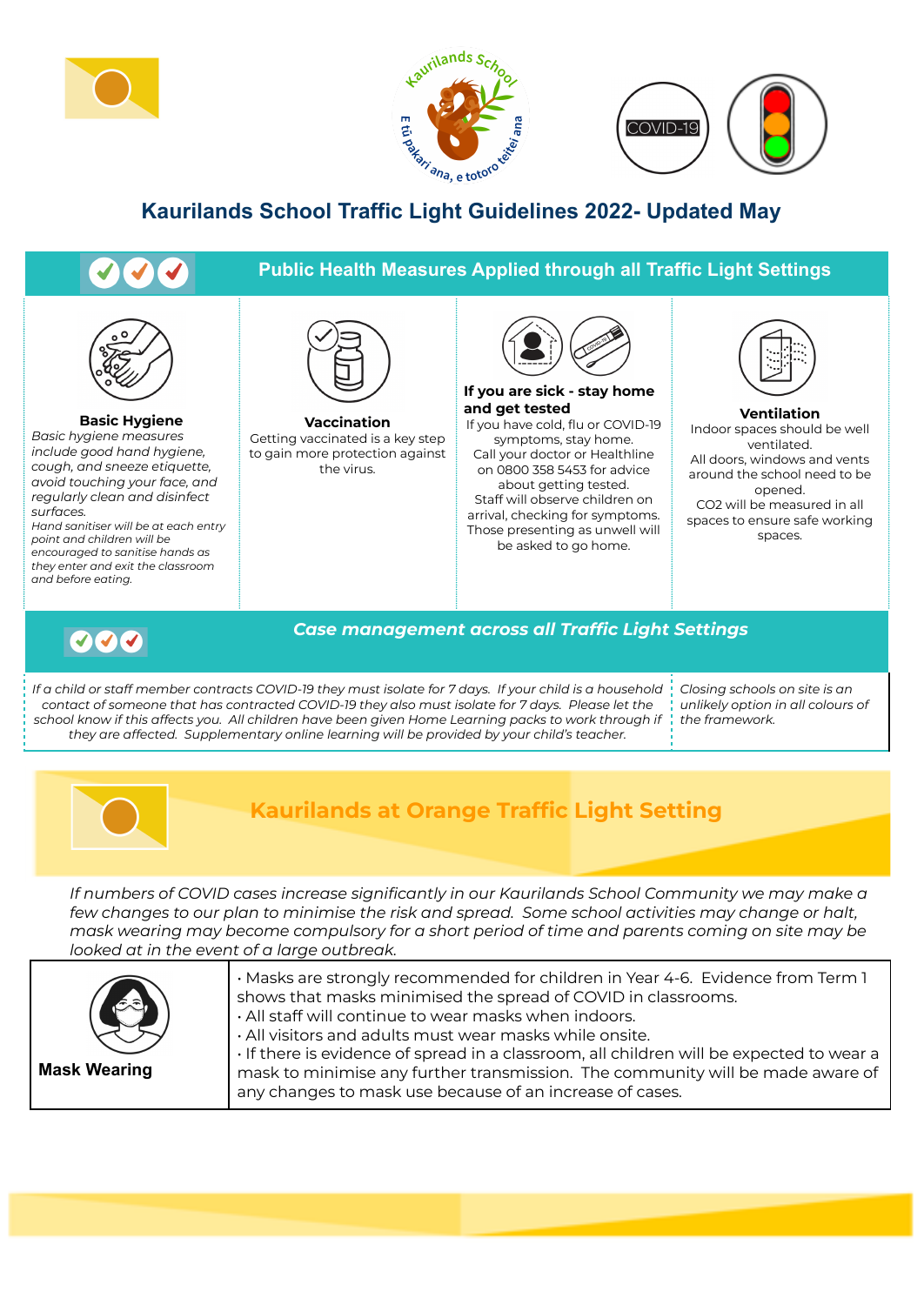| <b>Ventilation</b>         | · Indoor spaces should be well ventilated.<br>All doors, windows and vents around the school need to be opened. This will<br>continue to happen throughout the winter months.<br>. All staff and children must come prepared for colder weather, packing extra layers<br>in case they are needed. |
|----------------------------|---------------------------------------------------------------------------------------------------------------------------------------------------------------------------------------------------------------------------------------------------------------------------------------------------|
|                            | More School activities are available for children in orange.                                                                                                                                                                                                                                      |
| <b>School Activities</b>   | Assemblies: "Assemblies can happen if areas are well ventilated or outdoors."<br>· No whole school assemblies in the Hall at orange.<br>· Syndicate and Year Level Assemblies can be held in the School Hall between 12:30<br>and Ipm.                                                            |
|                            | Kapahaka:<br>Kapahaka will begin in Term 2.<br>The School Hall can be used for Kapahaka if Georgia is not using it because of<br>weather. Ruma Kowhai can be used if wet.<br>Ensure children are spaced out when singing.                                                                         |
|                            | Jump Jam: continue outdoors.                                                                                                                                                                                                                                                                      |
|                            | <b>School Trips:</b> Teams can plan school trips for their tamariki or invite guests onsite.                                                                                                                                                                                                      |
|                            | Parent Helpers: can resume but must be masked, symptom free and sign in on<br>our school Vistab in the School Office.                                                                                                                                                                             |
|                            | *If numbers increase significantly we will review what activities will take place to<br>minimise risk.                                                                                                                                                                                            |
|                            | All surfaces, high touch points (door handles and light switches), devices, and<br>shared classroom resources will be disinfected at the end of each day by the<br>classroom teacher.                                                                                                             |
| <b>Cleaning Procedures</b> | Classrooms and all shared spaces will be cleaned thoroughly by our contracted<br>cleaners daily.                                                                                                                                                                                                  |
|                            | Shared facilities (staffroom, photocopier) will be cleaned by the caretaking team<br>daily.                                                                                                                                                                                                       |
|                            | There is no requirement for physical distancing.                                                                                                                                                                                                                                                  |
| <b>Physical Distancing</b> |                                                                                                                                                                                                                                                                                                   |
| <b>Visitors</b>            | Parents are welcome onsite as long as they are masked and symptom free.<br>Hand sanitiser will be readily available.<br>You are most welcome to scan in if you want to.                                                                                                                           |
|                            | All visitors helping in classrooms, must enter through the main entrance and sign<br>in using our school Vistab (tablet), situated in the main office<br>QR codes are located around the school if you choose to use them.                                                                        |